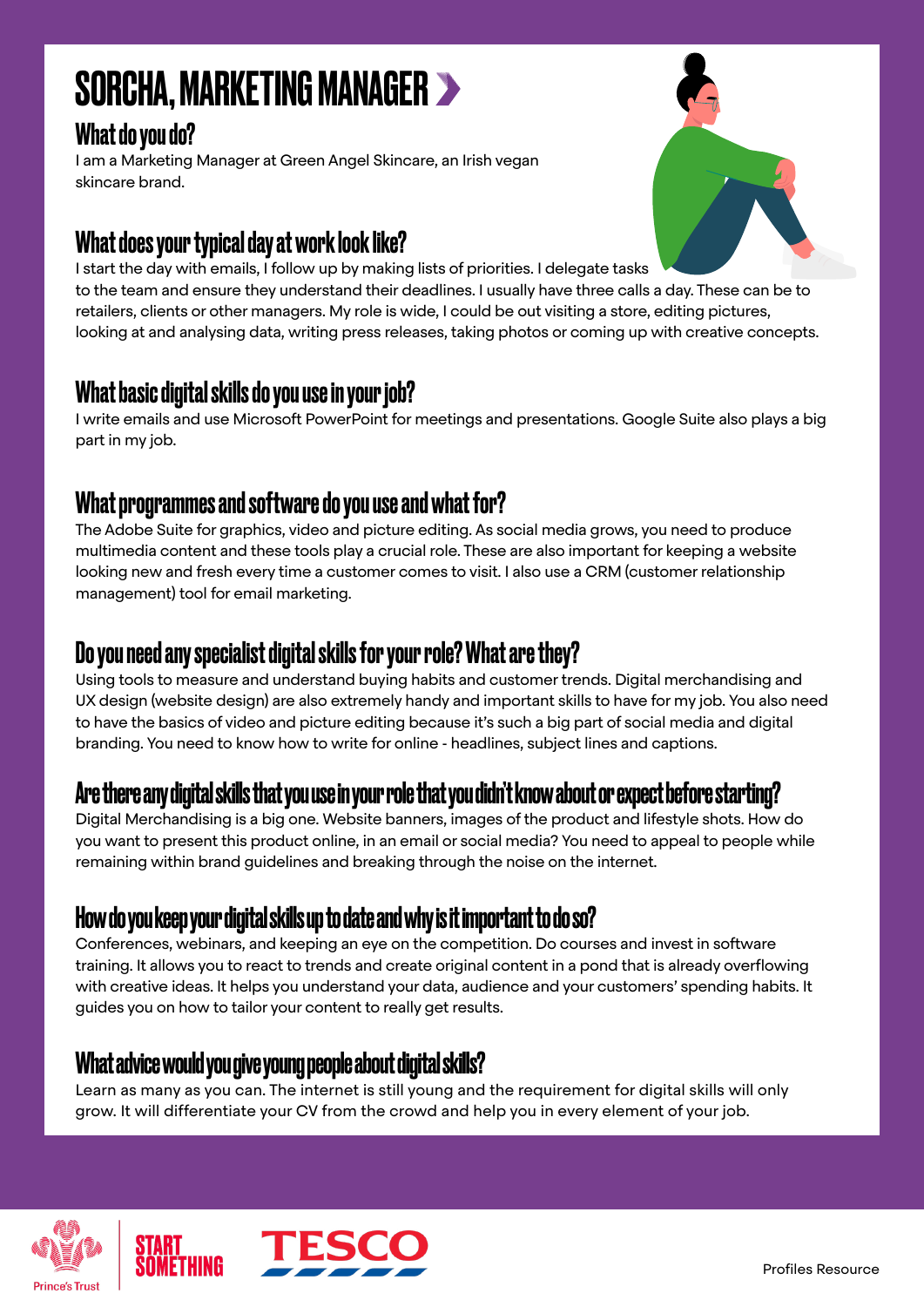# MARCUS, IT CONSULTANT

# What do you do?

I'm a IT Consultant working for BT. Firstly, I work with both BT account teams and customers looking at performance, and I make recommendations on how improvements can be made. I focus on helping BT and the customer meet ITIL standards (standards that help to deliver high-quality IT services).

The second part of my role is focused on building business cases for moving large multi-national companies from traditional networking arrangements to more efficient, cost effective and modern connection types.

## What does your typical day at work look like?

My typical day will usually start with catching up on emails and having project meetings relating to current work activities. I use a lot of data in my day to day work, using a range of tools for data mining, cleaning, manipulation and visualisation. I work from home, so keeping good discipline on time management is essential, especially in maintaining a good work/life balance. I try to take regular breaks and if possible, go for a walk at lunchtime.

# What basic digital skills do you use in your job?

Using Microsoft Excel is key to my job. Having an in depth understanding of how to manipulate data is very important. Understanding how to get a message across is also important. This means that being able to write clear emails, presentation material and documentation is key. Ultimately, being able to stand in front of people and present a coherent message using digital tools is what it is all about.

#### What programmes and software do you use and what for?

- Qlik Data extraction/Data mining
- Power Query Extracting and cleaning data
- Power Pivot/DAX Data modelling
- Microsoft Excel Data analysis/Data visualisation
- Power BI Data visualisation
- Microsoft PowerPoint Creating presentation material
- Microsoft Teams Collaboration

## Do you need any specialist digital skills for your role? What are they?

Yes - I have a broad understanding of IT technologies (programming, applications, networks, etc.), and data visualisation – using the tools above to get the most from the data provided during my investigations.

## Are there any digital skills that you use in your role that you didn't know about or expect before starting?

Learning about other providers has been an area that has surprised me – e.g. Amazon Web Services, Microsoft Azure and Google Cloud. The technology in these areas moves extremely quickly so I have to keep up to date all the time.

I have also been surprised just how important it is being able to tell a story from data. Data visualisation has been very important over the last few years. All business decisions are becoming data driven. Being able to turn data into information and provide insights is a key skill.



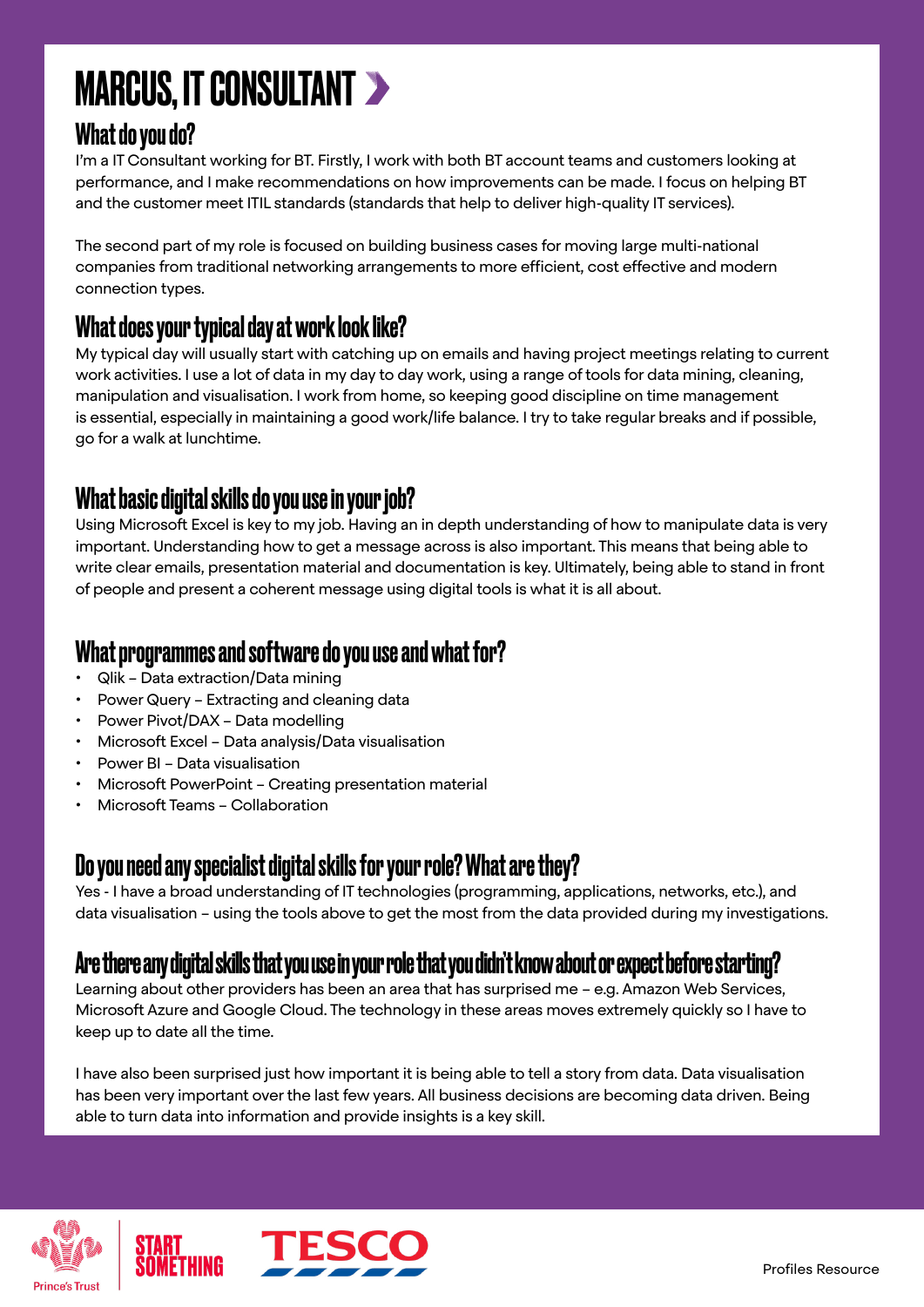#### How do you keep your digital skills up to date and why is it important to do so?

I watch a lot of YouTube videos and subscribe to channels about data manipulation and visualisation. I take time to practise. I set aside some time each week to practise or try a new technique. I find the best way to learn is to try it in a safe environment (i.e. outside your current project work). Being able to get things wrong and then work out how to do it right is very important.

Reading Internet forums is usually very helpful. Don't be afraid to ask for help. There is always someone out there who has had the same problem to solve or is more experienced than you are.

The field of IT is very fast moving. In my experience when dealing with customers you will always find people that will know more than you. But having heard of a new technology or new approach and understanding a broad area is enough to allow you to have meaningful conversations. Keeping up to date will make you stand out from the crowd as many people find this difficult.

#### What advice would you give young people about digital skills?

Don't be afraid to try new things and give yourself space to get things wrong. Its often the best way to learn. Ask for help – people are generally helpful and will point you in the right direction.

Take advantage of the free stuff. There are tons of free resources available when trying to learn new IT skills.

Keep up to date! Make it part of your routine to do this. Even if sometimes what you learn does not feel immediately relevant, I often find it will stick at the back of my mind and come back to me just when I need it.





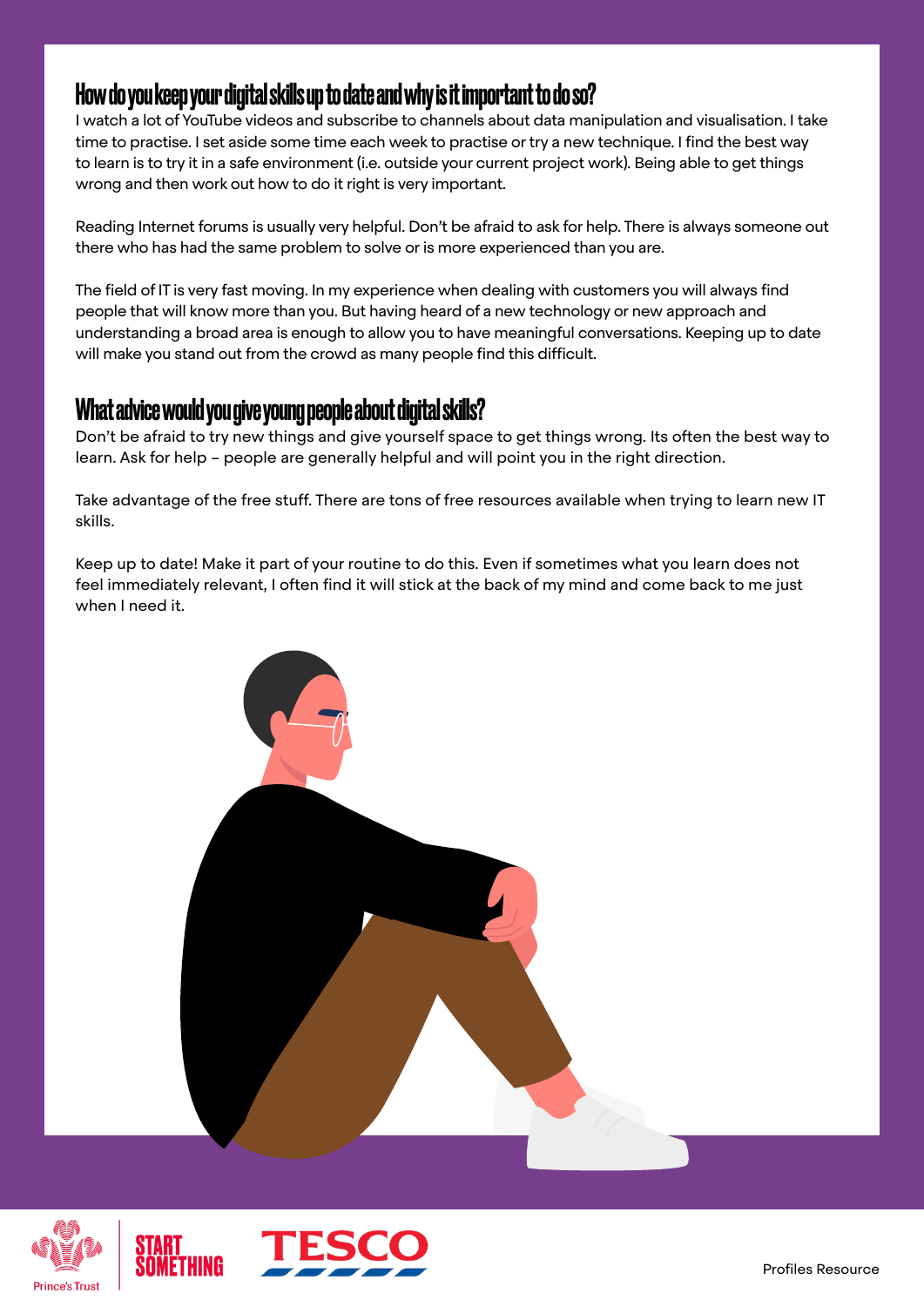

## What do you do?

I'm a secondary school teacher. I teach History to students aged 11-18.

## What does your typical day at work look like?

I arrive at school and prepare the resources needed for the day. I teach 3-5 classes throughout the day, mark my students' work and homework and plan lessons for the following days or weeks. Depending on the day, I may have break, lunch or detention duty, as well as running the extra-curricular debate club.

#### What basic digital skills do you use in your job?

I have to send emails to other teachers and members of staff, as well as parents/carers. I also use digital tools to present and teach my lessons and record data about my students, like their marks for a homework project.

### What programmes and software do you use and what for?

I use Microsoft PowerPoint to create presentations for my lessons, they usually include instructions for the different tasks or interesting quotes or images for my students to discuss. I also use Microsoft Outlook to send emails and Microsoft Word to create worksheets and other resources for my students. My school also has specialist school software, called SIMS, that we use to take registers and enter data, like homework and coursework marks or achievement points for each student.

#### Do you need any specialist digital skills for your role? What are they?

I need to know how to use SIMS to ensure that data is recorded effectively. However, this was something that I was trained in when I started at my school. It was easy to learn as I had basic digital skills and soft skills, like understanding data that helped me.

## Are there any digital skills that you use in your role that you didn't know about or expect before starting?

I didn't expect to have to use Microsoft Office so frequently and think of new and inventive ways to present information to my students using digital tools. It has been interesting to develop my skills in PowerPoint to ensure that my lessons are engaging and easy for my students to understand.

#### How do you keep your digital skills up to date and why is it important to do so?

My school provides me with free training if I need to learn any specific digital skills. I also watch YouTube tutorials and look for advice on trusted websites for the best ways or shortcuts to use certain programmes.

#### What advice would you give young people about digital skills?

Take time investing in your soft skills - creativity, problem solving, etc., as this will really help you when you want to develop digital skills. Also explore the internet to find out what digital skills and tools you find interesting or that may help you with a hobby or interest you have. There's also lots of free online resources and video tutorials you can access if you want to develop your digital skills, so take advantage of them!





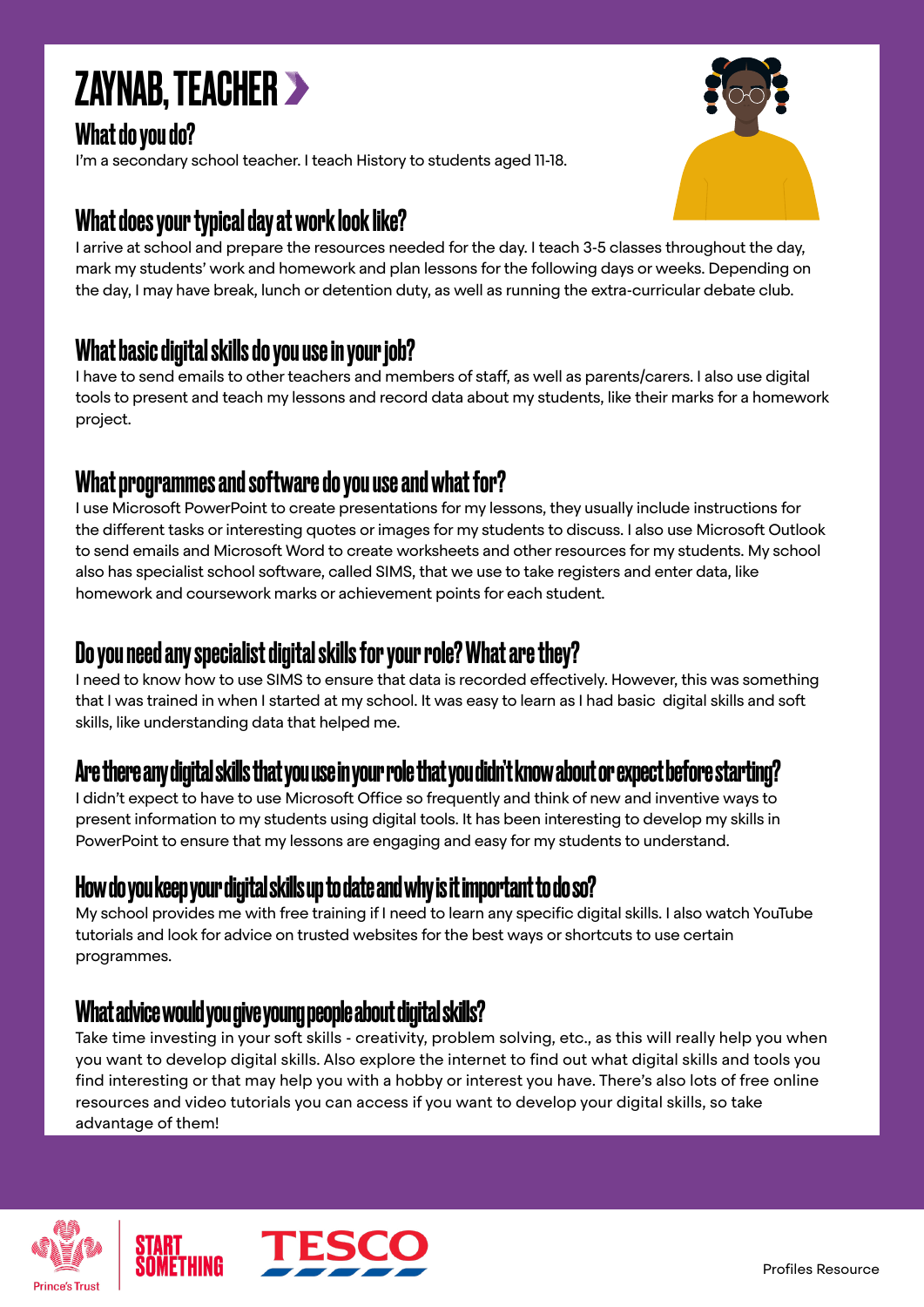# DEBBIE, PEOPLE PARTNER

# What do you do?

I am a People Partner, working with stores for Tesco.

# What does your typical day at work look like?

I start the day with emails, I follow up by making lists of priorities. I usually have several calls a day with Store Managers, Lead Teams and fellow People Partners, as well as other functions I partner with from the people team. My role covers a large geographical area and supports around 1600 colleagues in delivering a great colleague experience. I could be out visiting a store, running a workshop, analysing data, building PDPs (personal development plans) or coaching in any given day.

# What basic digital skills do you use in your job?

I use emails and video conferencing for meetings and training. I also use spreadsheets for data analysis.

# What programmes and software do you use and what for?

I use Microsoft Outlook for emails, PowerPoint for presentations and Teams for holding meetings and training sessions. I also use Excel for sharing and analysing data.

# Do you need any specialist digital skills for your role? What are they?

I do not need any specialist digital skills for my role, just a basic understanding of how to navigate the keyboard and use the above software. Over the last 18 months, the way I conduct my role has changed dramatically and the need to communicate digitally has become a necessity. It has had an efficient effect on my own productivity.

## Are there any digital skills that you use in your role that you didn't know about or expect before starting?

The role has developed and changed over the last 3 years dramatically, although when I started, having digital skills was not key for the role, but now it is. Communication, efficiency and the ability to reach the wider population in the business has meant that having to have a solid grounding in digital skills has become a necessity.

## How do you keep your digital skills up to date and why is it important to do so?

Using in-house training sessions, completing self-learning modules and being curious outside of the business on how technology supports the changing world. Also, making sure I put myself into situations where I use the digital skills I have been learning.

It's become important to have these skills to ensure we remain future fit. Although the world is now opening up for us to meet again in person, a lot of the changes that technology has made possible will remain in place. So, keeping up-to-date and efficiently using technology has become a large part of the role.

## What advice would you give young people about digital skills?

Embrace these skills, they will enable you to be more efficient, communicate effectively and save you time. They will help you reach a wider demographic, have information quickly and stay ahead of the game.